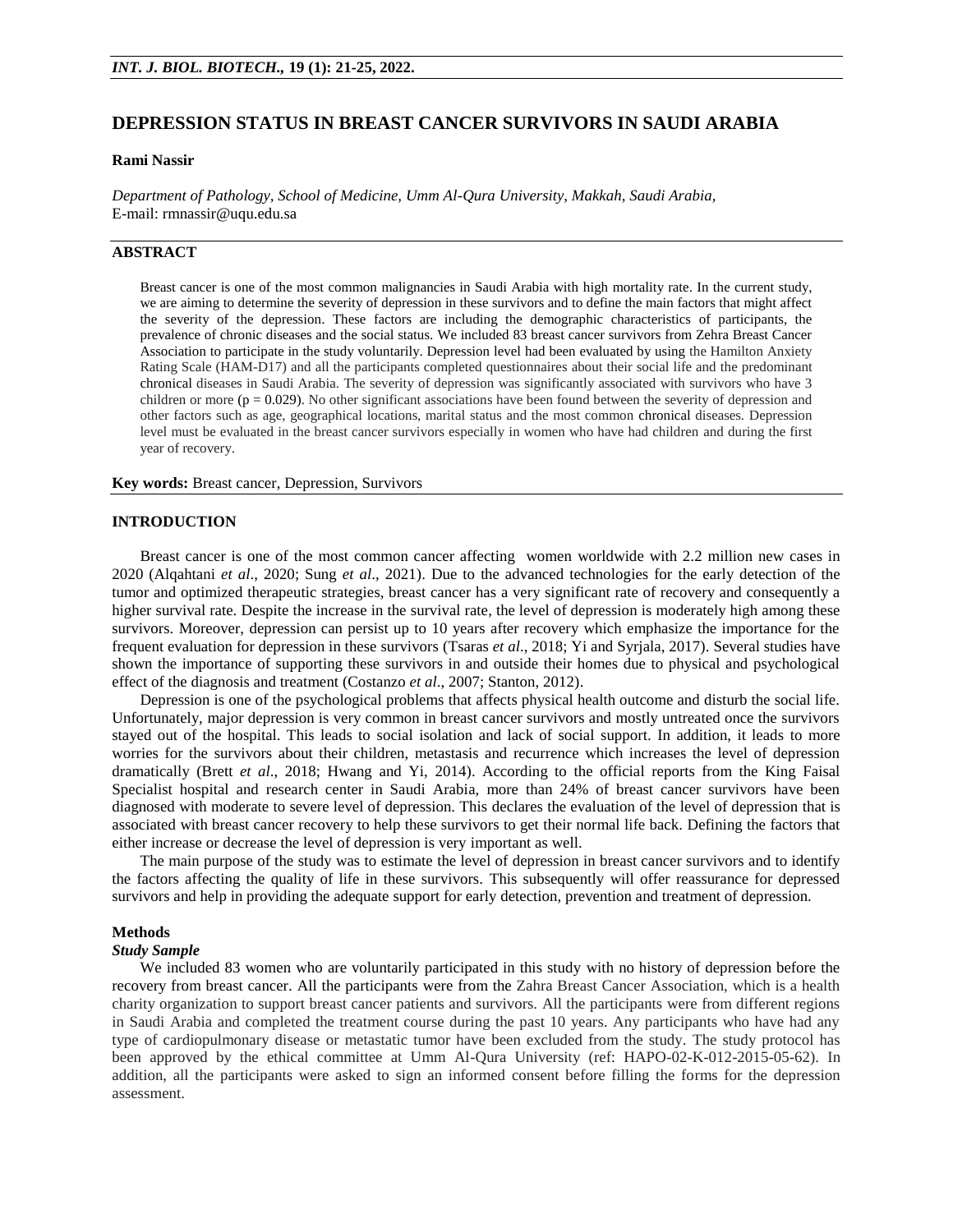### *Depression Assessment*

We assessed the dispersion level by using the Hamilton Anxiety Rating Scale (HAM-D17). Moderate depressive symptoms defined on the scale for the value 14 or more, while severe depression symptoms for the value of 19 or more. The evaluation has been done by interviewing the patients and directly evaluating them. Another survey has been giving to the participants to receive more information about their social life and if they have had any chronic diseases.

### *Statistical Analysis*

All statistical analysis were conducted using the  $22<sup>nd</sup>$  version of SPSS software (IBM Corp. Armonk, NY, USA). All the variables were summarized in Table 1 by frequency and percentage for categorical data and mean and standard deviation for numerical data.

## **RESULTS**

# *Patients Characteristics*

Eighty-three breast cancer survivors completed the Hamilton Anxiety Rating Scale (HAM-D17). As Illustrated in Table 1, about 54% of the participants were older than 40-years. Most of these participants were located in the central region of Saudi Arabia (60.2%). More than 80% were married and have children (3.32 child  $\pm$  2.64). More than 85 % of the participants started the treatment immediately after the confirmed diagnosis of breast cancer either with mastectomy (50.6%) or chemotherapy (45.8%). A very small percentage have Diabetes and/or hypertension (less than 10%).

Table 1. Characteristics of the study participants.

|                                                     | N                | (% )             |  |
|-----------------------------------------------------|------------------|------------------|--|
| Age                                                 |                  |                  |  |
| 20 to 30                                            | 5                | 6                |  |
| 31 to 40                                            | 33               | 39.8             |  |
| 41 to 50                                            | 24               | 28.9             |  |
| 51 to 60                                            | 18               | 21,7             |  |
| More than 60                                        | $\overline{3}$   | 3.6              |  |
| <b>Residency</b>                                    |                  |                  |  |
| West                                                | 19               | 22.9             |  |
| East                                                | $\overline{7}$   | 8.4              |  |
| Center                                              | 50               | 60.              |  |
| North                                               | $\overline{4}$   | 4.8              |  |
| South                                               | 3                | 3.6              |  |
| <b>Marital Status</b>                               |                  |                  |  |
| Single                                              | 8                | 9.6              |  |
| Married                                             | 67               | 80.7             |  |
| Divorced                                            | 5                | 6                |  |
| Widow                                               | $\overline{3}$   | $\overline{3.6}$ |  |
| <b>Treatment type</b>                               |                  |                  |  |
| Medication                                          | $\boldsymbol{2}$ | $2.4\,$          |  |
| Radiation                                           | $\overline{1}$   | $\overline{1.2}$ |  |
| Chemotherapy                                        | 38               | 45.8             |  |
| Mastectomy                                          | 42               | 50.6             |  |
| <b>Start of Treatment after confirmed Diagnosis</b> |                  |                  |  |
| Immediately                                         | 71               | 85.5             |  |
| After 1 month up to 6 months                        | 12               | 14.5             |  |
| <b>Diabetes</b>                                     |                  |                  |  |
| N <sub>o</sub>                                      | 75               | 90.4             |  |
| Yes                                                 | 8                | 9.6              |  |
| <b>Hypertension</b>                                 |                  |                  |  |
| No                                                  | 75               | 90.4             |  |
| Yes                                                 | $\overline{8}$   | 9.6              |  |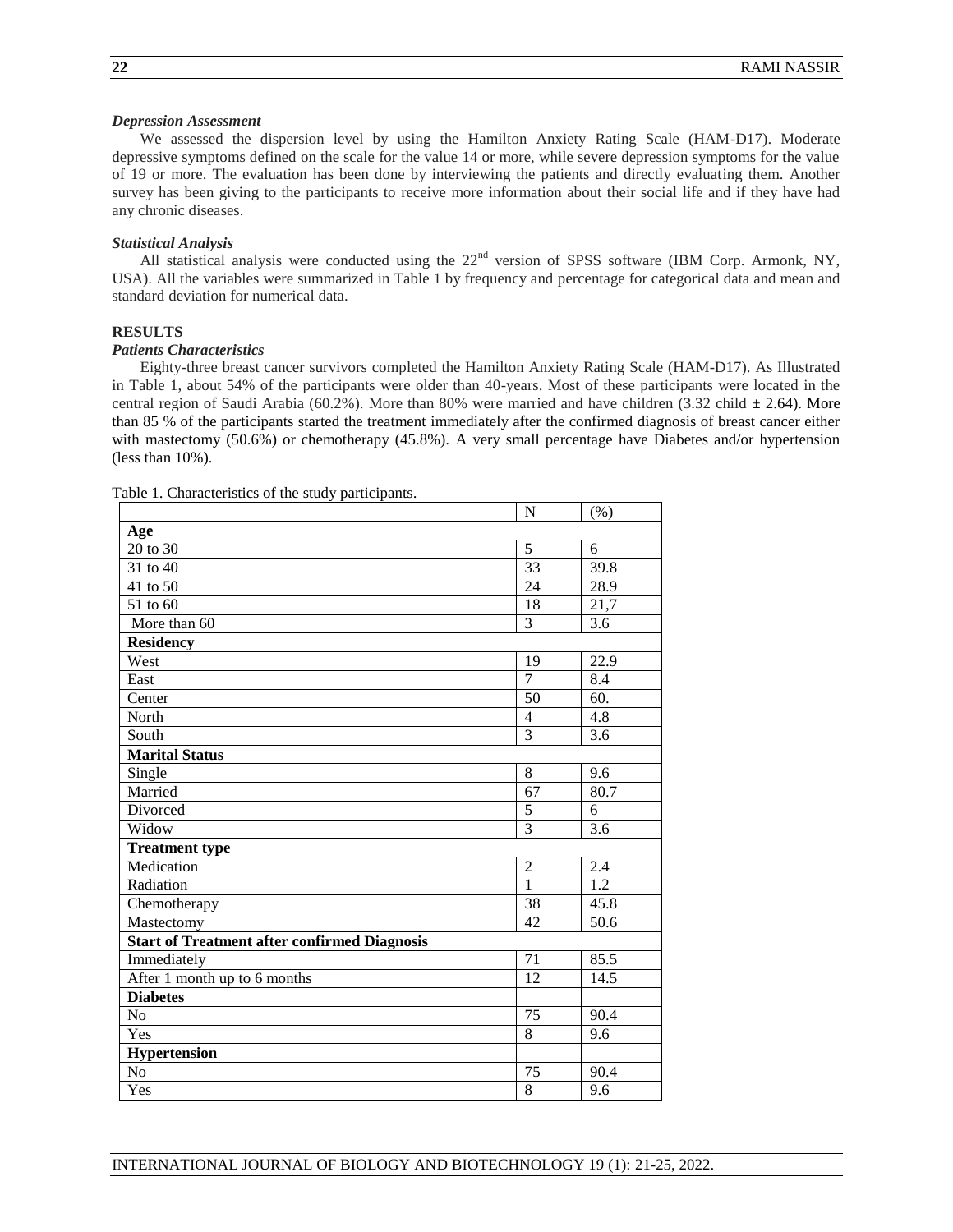The mean score for overall depression was  $17.1 \pm 10.5$ . The depression level was categorized into four levels as indicated in Fig.1. 25.3% of the participants had the highest level of depression (very severe depression), followed by mild depression which was detected in24.1% of cases. On the other hand, 18.1% of the participants had no depression or were normal according to the Hamilton Anxiety Rating Scale (Fig.1).



Fig. 1. Depression status among the participants in the study.

### *Factors associated with depression level*

Main factors were selected based on a priori passed on previously reported studies about depression to test the association between these factors and the occurrence of depression in breast cancer survivors. In this study, marital status was significantly associated with high level of depression ( $p = 0.05$ ). Another statistically significant finding is the effect of the number of children on the depression level ( $p = 0.029$ ) as seen in Table 2. Indeed, survivors who have 3 children or more were scored to have highest level of depression (18.14  $\pm$  12.36). However, age, residency and treatment type were not significantly associated with depression (Table 2).

Table 2. Association between depression level and demographic/clinical/ social data.

| Variable              | Chi-Square | p-value |
|-----------------------|------------|---------|
| Age                   | 2.43       | 0.65    |
| Residency             | 3.3        | 0.503   |
| <b>Marital Status</b> | 7.74       | 0.052   |
| <b>Treatment Type</b> | 2.71       | 0.439   |
| Number of Children    | 2.22       | 0.029   |

# *Chronic Diseases affect the depression level in breast cancer survivors*

Major chronic diseases that might have been correlated with depression level have been assessed. Type 2 diabetes and hypertension are the most common chronic diseases in Saudi Arabia. However, these two chronic diseases were not significantly associated with the depression level in our study group.

### **DISCUSSION**

Many studies have reported that breast cancer survivors suffer from long-term psychological condition such as depression and anxiety. The results in the current study demonstrated the presence of moderate to severe depression among breast cancer survivors overall. Furthermore, we found that severe depression was significantly higher

### INTERNATIONAL JOURNAL OF BIOLOGY AND BIOTECHNOLOGY 19 (1): 21-25, 2022.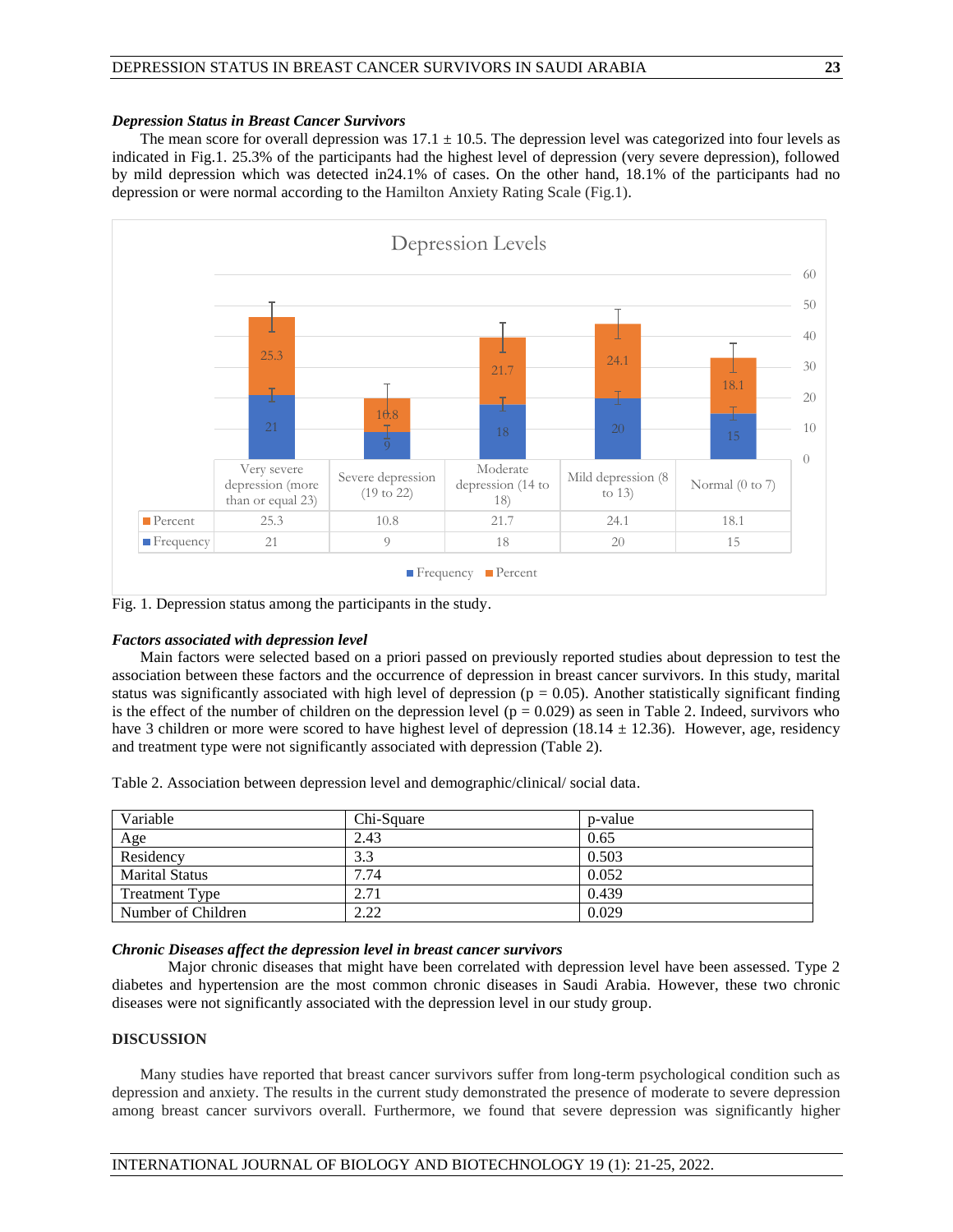among breast cancer survivors who had 3 children or more. This finding could be attributed to many reasons such as the struggles of the survivors to get back to their normal life and the fear that their children will experience the same disease as they had. Another explanation for the high level of depression is the effect of cancer on physical and/or psychological health in general. These findings are consistent with many previous studies which found that survivors who had children suffered from high level of depression compared to those who had not (Aggeli *et al*., 2021; Inhestern *et al*., 2017a; Inhestern *et al*., 2017b).

There are many factors which increase the level of depression among these survivors which makes it very complicated to identifying the exact reason behind the high-level of depression. Changes in the physical appearance affects the survivor's mental health especially for women who had undergone mastectomy or the due to the sideeffects of chemotherapy. These two types of treatment, which accounted for more than 90% of our study participant had received, affect the survivor's self-esteem. However, the effect of treatment was not statistically significant in our study (Türk and Yılmaz, 2018) .

Generally, family members usually provide health and/or psychological support to their patients, however and paradoxically in our study, it increased the level of depression. This unusual finding could be due to relatively different or unique social customs in the Saudi community such as consanguinity which is very common.

In our study, we could not detect any significant association between chronic diseases such as diabetes mellitus or hypertension and depression. Similar results have been previously reported (Salakari *et al*., 2017; Storey *et al*., 2019; Su *et al*., 2017).

Our study has limitations, the sample size is very limited as we were not granted an easy access to more survivors to collect more data. Also, the findings for this study cannot be generalized due to small sample size, therefore, we hope to expand this study and add more participants.

To the best of our knowledge, this study is unrivaled as it is the first study conducted in Saudi Arabia to evaluate the depression among breast cancer survivors from a medical aspect. There are two studies about depression and anxiety in breast cancer but the main focus is on the religious side. Another study investigated the general factors that are associated with depression in breast cancer patients (Salakari *et al*., 2017; Storey *et al*., 2019; Su *et al*., 2017).

Further studies are needed to investigate the prevalence of depression in Saudi Arabia and determine the exact causes behind its development in breast cancer survivors. Psychotherapist counseling should be also encouraged in order to help the survivors to return to their normal life.

#### **Acknowledgements**

The author gratefully acknowledges the Zahra Breast Cancer Association for the data collection. The author also, extends thanks to Dr. Ahela Bilal for her help in data collection.

### **REFERENCES**

- Aggeli, P., G. Fasoi, A. Zartaloudi, K. Kontzoglou, M. Kontos, T. Konstantinidis, I. Kalemikerakis and O. Govina (2021). Posttreatment Anxiety, Depression, Sleep Disorders, and Associated Factors in Women Who Survive Breast Cancer. *Asia-Pacific Journal of Oncology Nursing*, 8(2): 147–155. https://doi.org/10.4103/apjon.apjon\_65\_20
- Alqahtani, W. S., N.A. Almufareh, D. M. Domiaty, G. Albasher, M.A. Alduwish, H. Alkhalaf, B. Almuzzaini, S.S. Al-Marshidy, R. Alfraihi, A.M. Elasbali, H. G. Ahmed and B.A. Almutlaq (2020). Epidemiology of cancer in Saudi Arabia thru 2010-2019: A systematic review with constrained meta-analysis. *AIMS Public Health*, 7(3): 679–696. https://doi.org/10.3934/publichealth.2020053
- Brett, J., M. Boulton, D. Fenlon, N.J. Hulbert-Williams, F. M. Walter, P. Donnelly, B.A. Lavery, A. Morgan, C. Morris and E.K. Watson (2018). Adjuvant endocrine therapy after breast cancer: A qualitative study of factors associated with adherence. *Patient Preference and Adherence*, 12: 291–300. https://doi.org/10.2147/PPA.S145784
- Costanzo, E. S., S.K. Lutgendorf, M. L. Mattes, S. Trehan, C.B. Robinson, F. Tewfik and S.L. Roman (2007). Adjusting to life after treatment: Distress and quality of life following treatment for breast cancer. *British Journal of Cancer*, 97(12): 1625–1631. https://doi.org/10.1038/sj.bjc.6604091
- Hwang, E. and M. Yi (2014). Factors influencing quality of life in patients with breast cancer on hormone therapy. *Journal of Korean Academy of Nursing*, 44(1): 108–117. https://doi.org/10.4040/jkan.2014.44.1.108
- Inhestern, L., V. Beierlein, J.C. Bultmann, B. Möller, G. Romer, U. Koch and C. Bergelt (2017a). Anxiety and depression in working-age cancer survivors: A register-based study. *BMC Cancer*, 17(1): 347. https://doi.org/10.1186/s12885-017-3347-9